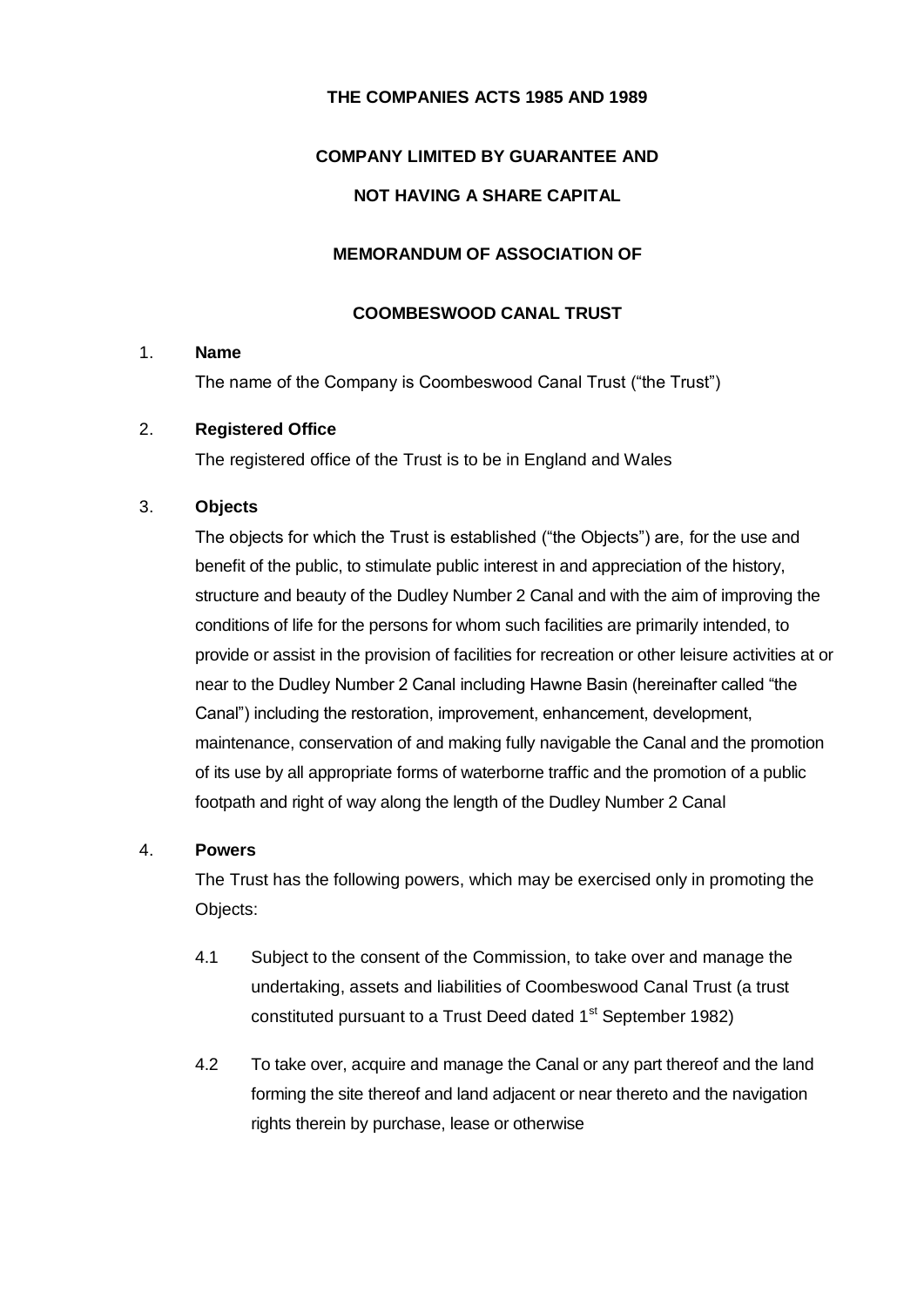- 4.3 To maintain and improve the Canal either alone or jointly with any other persons, corporations, bodies or public or local authorities and with and subject to all such consents, statutory enactments or orders and acts in the law as may be applicable to a canal or inland waterway
- 4.4 To enter into such agreements with local authorities and others and execute such deeds and to obtain such consents of the Commission or any other body or otherwise and generally to take all steps as may be necessary for the promotion of its Objects
- 4.5 Subject to all such consents, statutory enactments or orders and acts in the law as may be required and for the purpose of exercising the powers set out in clauses 4.1 to 4.3, to acquire all or any of the rights and assets and to assume all or any of the duties, obligations and liabilities relating to Sandwell Metropolitan Borough Council, Dudley Metropolitan Borough Council, the City of Birmingham District Council, British Waterways Board or other the trust, body or persons in whom the Canal may be vested and to take over and operate for the purposes of the Trust all that the undertaking which relates to the Canal or any part thereof and for the purposes aforesaid to promote such Bills in Parliament, to take such proceedings in the Courts, to appear at public enquiries and before Parliamentary Committees and make such applications to the Commission or otherwise as may be necessary for effectually vesting the Canal or any part thereof and the undertaking now or formerly responsible for the maintenance of the navigation thereof in the Trust
- 4.6 To assist financially or otherwise the appropriate authority or body concerned with the Canal to restore the navigation thereof

Provided always that none of the foregoing powers set out in clauses 4.1 to 4.5 shall authorise the Trust to apply any part of the corporate funds to the promotion of legislation not connected with the Trust or to assume any powers, duties or liabilities or do any other act or thing, which would be unlawful if done by a corporation established for public charitable purposes only

- 4.7 To cleanse, scour, keep and preserve the Canal
- 4.8 To make, effect, preserve, maintain, repair, alter, extend, discontinue, re-make and re-erect such towpaths, banks, roads, bridges, tunnels, ferries and ways for the towing of vessels (with horses or otherwise) and generally and such locks,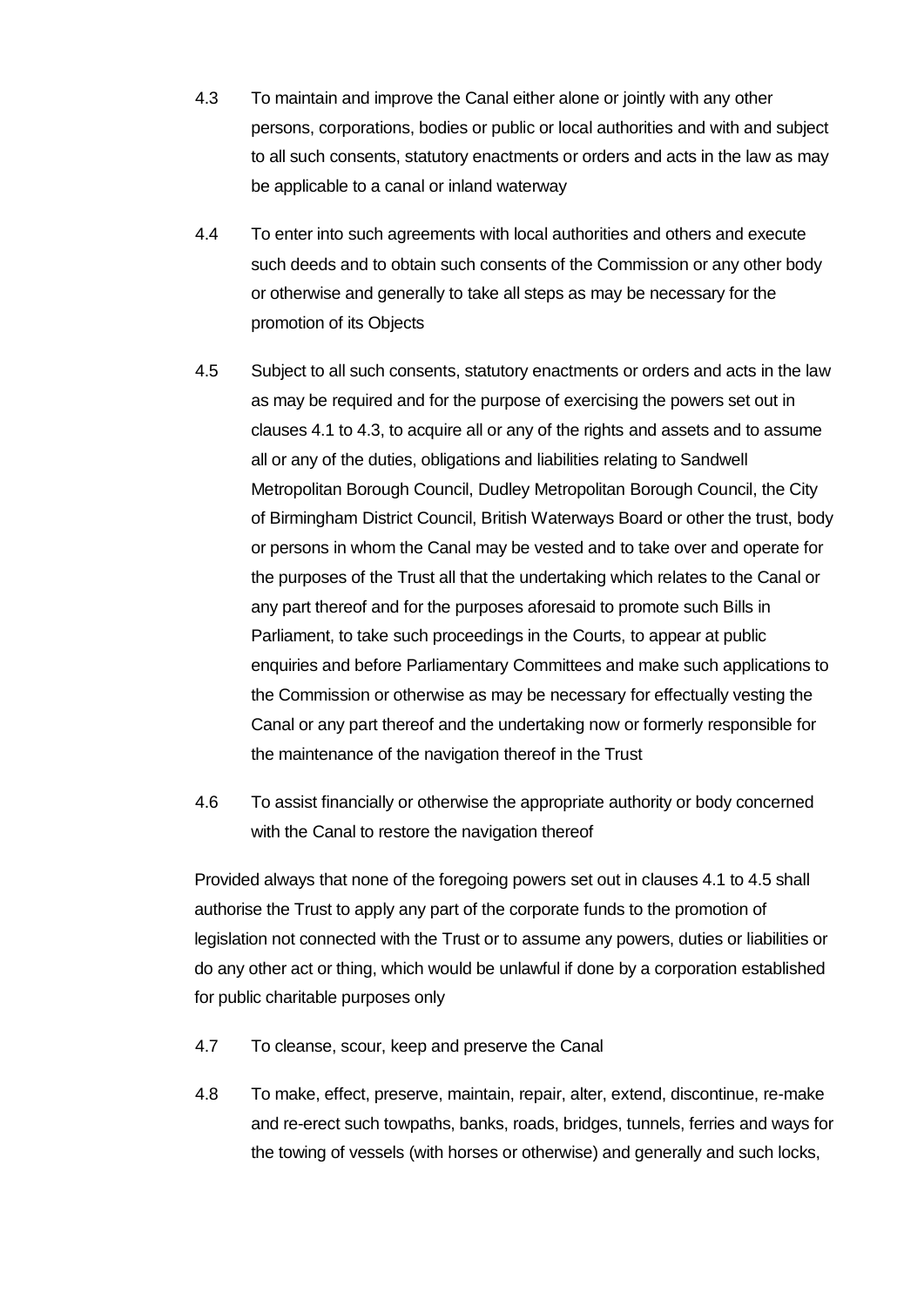sluices, winches, spikes, dams, flood-gates, engines, tollhouses, watch-houses, bores, wells and reservoirs for the use of canals or inland waterways as may be expedient

- 4.9 To obtain and take the benefit of and assume duties under statutory enactment, ministerial order or warrant or statutory instrument as may be consistent with the Objects and not prejudicial to its status as a charitable corporation
- 4.10 To make and enforce regulations and so far as may be permitted by statutes governing navigations and statute law and orders and statutory instruments made thereunder which affect inland waterways generally, to fix and collect charges for the use of navigations and the locks and other works thereon by commercial or pleasure vessels of any description or for bathing, fishing, the use or supply of water and the use of the towing paths or lands or any other purposes conducive to the public benefit and to the Objects
- 4.11 To promote by meetings, research, publications, exhibitions, the delivery of lectures and addresses, the maintenance of a library and of a museum or museums, the display of pictures, cinematograph films and models and by any other like means the collection and dissemination of knowledge and information about the Canal at home or abroad and its history and future prospects
- 4.12 To purchase or otherwise acquire, erect, maintain, reconstruct and adapt any offices, houses, workshops, mills, plant, machinery including computer hardware and software, furniture, fixtures, fittings and all other effects of every description and to apply for registration of any patents, rights, copyrights, licences and the like
- 4.13 To purchase or take on lease or in exchange, hire or otherwise acquire in any manner any real or personal property and rights and privileges
- 4.14 To improve, manage, develop, exchange, mortgage, dispose of, turn to account, sell, let or otherwise deal with any of the property or assets of the **Trust**
- 4.15 To obtain and receive funds by way of subscriptions, contributions, donations, legacies, grants or other similar lawful means and whether subject to any special trust or not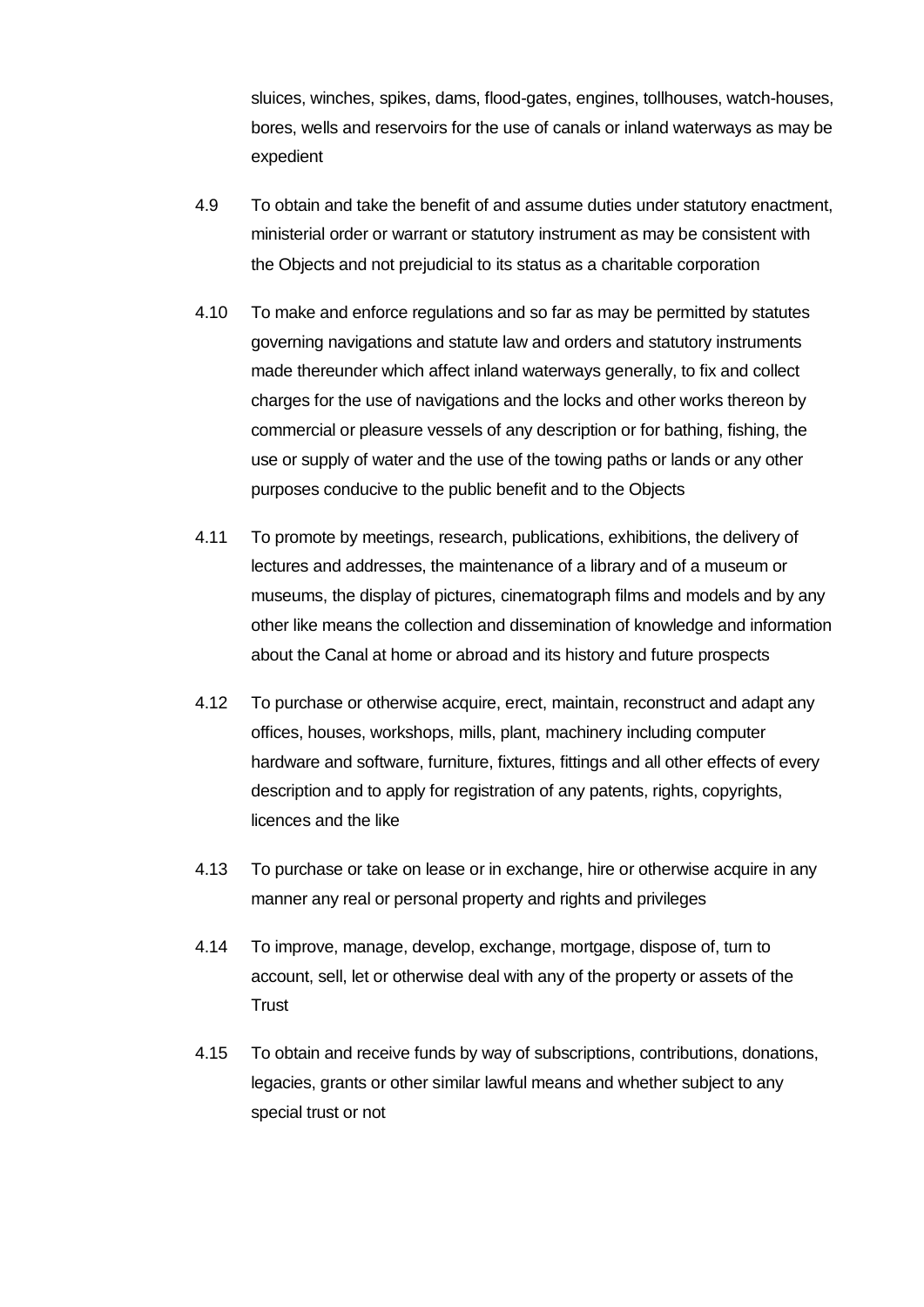- 4.16 To issue appeals, hold public meetings and take such other steps as may be required for the purpose of procuring contributions to the funds of the Trust in the shape of donations, subscriptions or otherwise
- 4.17 To initiate, support and co-operate with others in proposals and activities calculated to assist the promotion of the Objects
- 4.18 To amalgamate with any companies, institutions, societies or associations which shall be charitable by law and have objects altogether or mainly similar to the Objects and which prohibit payment of any dividend or profit to and the distribution of any of their assets among their members at least to the same extent as such payments or distributions are prohibited in the case of members of the Trust by this Memorandum of Association
- 4.19 To borrow or raise money in such manner and upon such terms as may be determined with such consents as are required by law and in particular upon the security by way of mortgage, charge, debenture or otherwise of all or any part of the property and assets of the Trust
- 4.20 Subject to any conditions or consents required by law to invest and deal with the moneys of the Trust not immediately required in such manner as in the discretion of the Trust may be determined
- 4.21 To make any donations in cash or assets or establish or support or aid in the establishment or support of and to lend money (with or without security) to or for any charitable associations or institutions
- 4.22 To make, draw, accept, indorse, discount, execute and issue promissory notes, bills of exchange, debentures, cheques and other instruments and to operate bank accounts
- 4.23 To insure the property of the Trust against any foreseeable risk and take out other insurance policies to protect the Trust when required
- 4.24 To insure the Council Members against the costs of a successful defence to a criminal prosecution brought against them as charity trustees or against personal liability incurred in respect of any act or omission which is or is alleged to be a breach of trust or breach of duty, unless the Council Member concerned knew that, or was reckless whether, the act or omission was a breach of trust or a breach of duty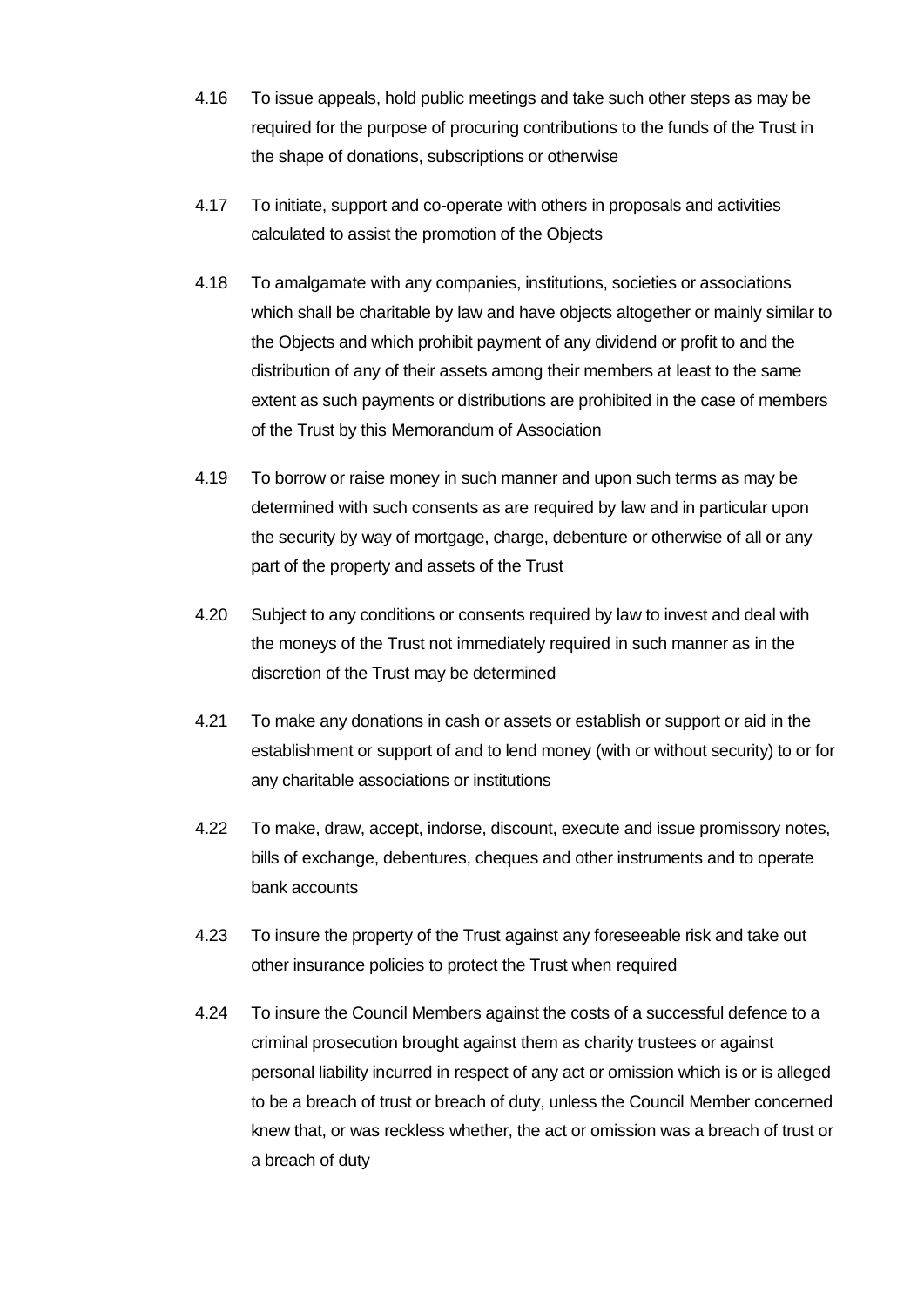- 4.25 Subject to the provisions of clause 5, to engage and pay any person or persons whether on a full-time or part-time basis or whether as consultant or employee to supervise, organise, carry on the work of and advise the Trust and to make any reasonable and necessary provision for the payment of pensions and superannuation to or on behalf of employees or former employees and their wives, husbands and other dependants
- 4.26 To establish subsidiary companies to assist or act as agents for the Trust
- 4.27 To undertake, accept and execute charitable trusts
- 4.28 To pay out of funds of the Trust the costs, charges and expenses of and incidental to the formation and registration of the Trust
- 4.29 To do all such other lawful things as shall further or help to further the attainment of the Objects or any of them

Provided that:

- (i) In case the Trust shall take or hold any property which may be subject to any trusts, the Trust shall only deal with or invest the same in such manner as allowed by law having regard to such trusts
- (ii) In case the Trust shall take or hold any property subject to the jurisdiction of the Commission, the Trust shall not sell, mortgage, charge, lease or otherwise deal with the same without such authority, approval or consent as may be required by law

#### 5. **Benefits to Members and Council Members**

- 5.1 The property and funds of the Trust must be used only for promoting the Objects and do not belong to the members of the Trust but
	- 5.1.1 members who are not Council Members may be employed by or enter into contracts with the Trust and receive reasonable payment for goods or services supplied
	- 5.1.2 members (including Council Members) may be paid interest at a reasonable rate on money lent to the Trust
	- 5.1.3 members (including Council Members) may be paid a reasonable rent or hiring fee for property let or hired to the Trust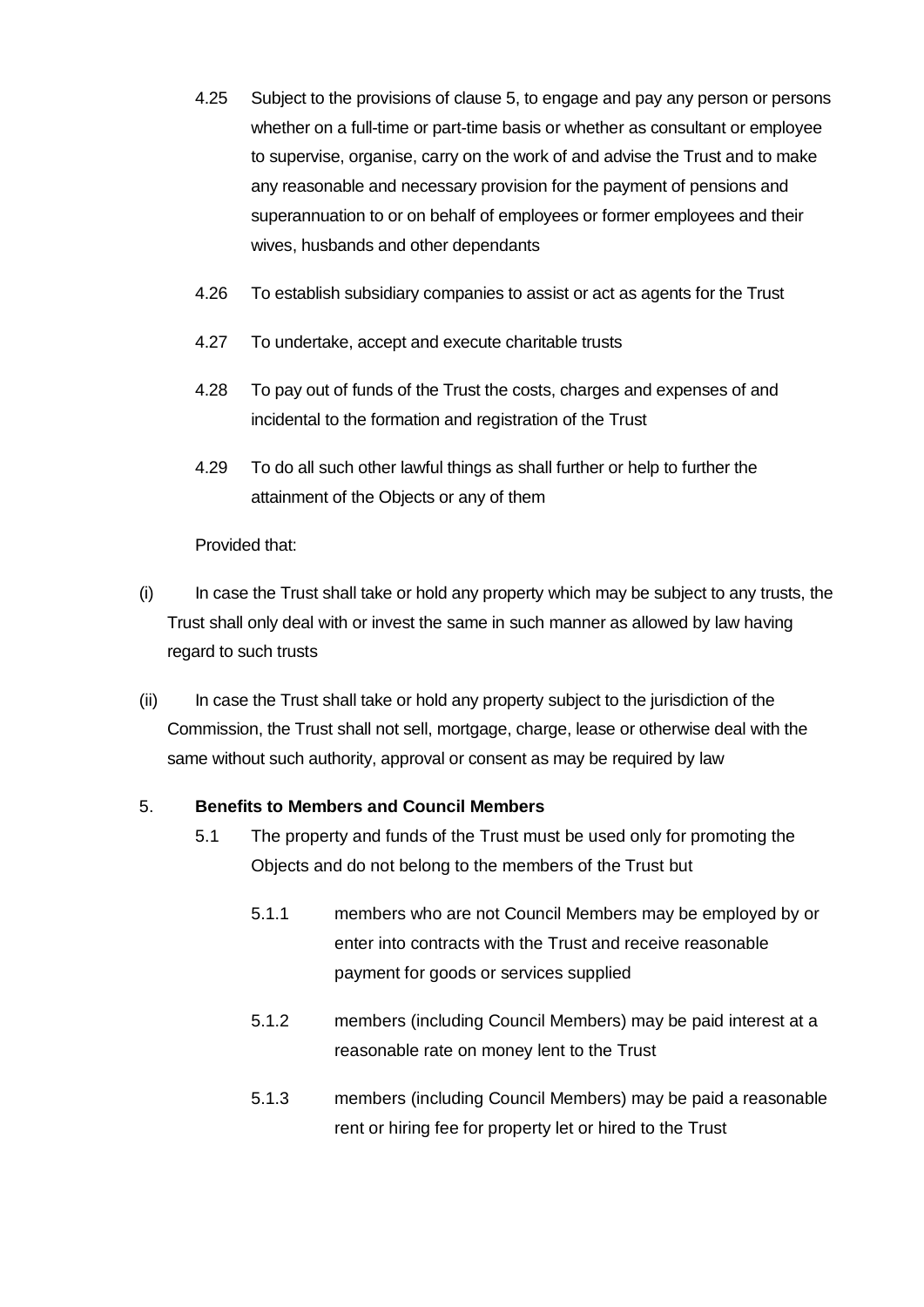- 5.1.4 individual members who are not Council Members but who are beneficiaries may receive charitable benefits in that capacity
- 5.2 A Council Member must not receive any payment of money or other Material Benefit (whether directly or indirectly) from the Trust except
	- 5.2.1 as mentioned in clauses 4.23, 5.1.2, 5.1.3 or 5.3
	- 5.2.2 reimbursement of reasonable out-of-pocket expenses (including hotel and travel costs) actually incurred in the running of the Trust
	- 5.2.3 an indemnity in respect of any liabilities incurred in running the Trust (including the costs of a successful defence to criminal proceedings)
	- 5.2.4 payment to any company in which a Council Member has no more than a 1 per cent shareholding
	- 5.2.5 in exceptional cases, other payments or benefits (but only with the written approval of the Commission in advance)
- 5.3 Any Council Member (or any firm or company of which a Council Member is a member or employee) may enter into a contract with the Trust to supply goods or services in return for a payment or other material benefit but only if
	- 5.3.1 the goods or services are actually required by the Trust
	- 5.3.2 the nature and level of the remuneration is no more than is reasonable in relation to the value of the goods or services and is set in accordance with the procedure in clause 5.4
	- 5.3.3 no more than one half of the Council Members are subject to such a contract in any financial year
- 5.4 Whenever a Council Member has a personal interest in a matter to be discussed at a meeting of the Council Members or a committee the Council Member concerned must:
	- 5.4.1 declare an interest before discussion begins on the matter
	- 5.4.2 withdraw from the meeting for that item unless expressly invited to remain in order to provide information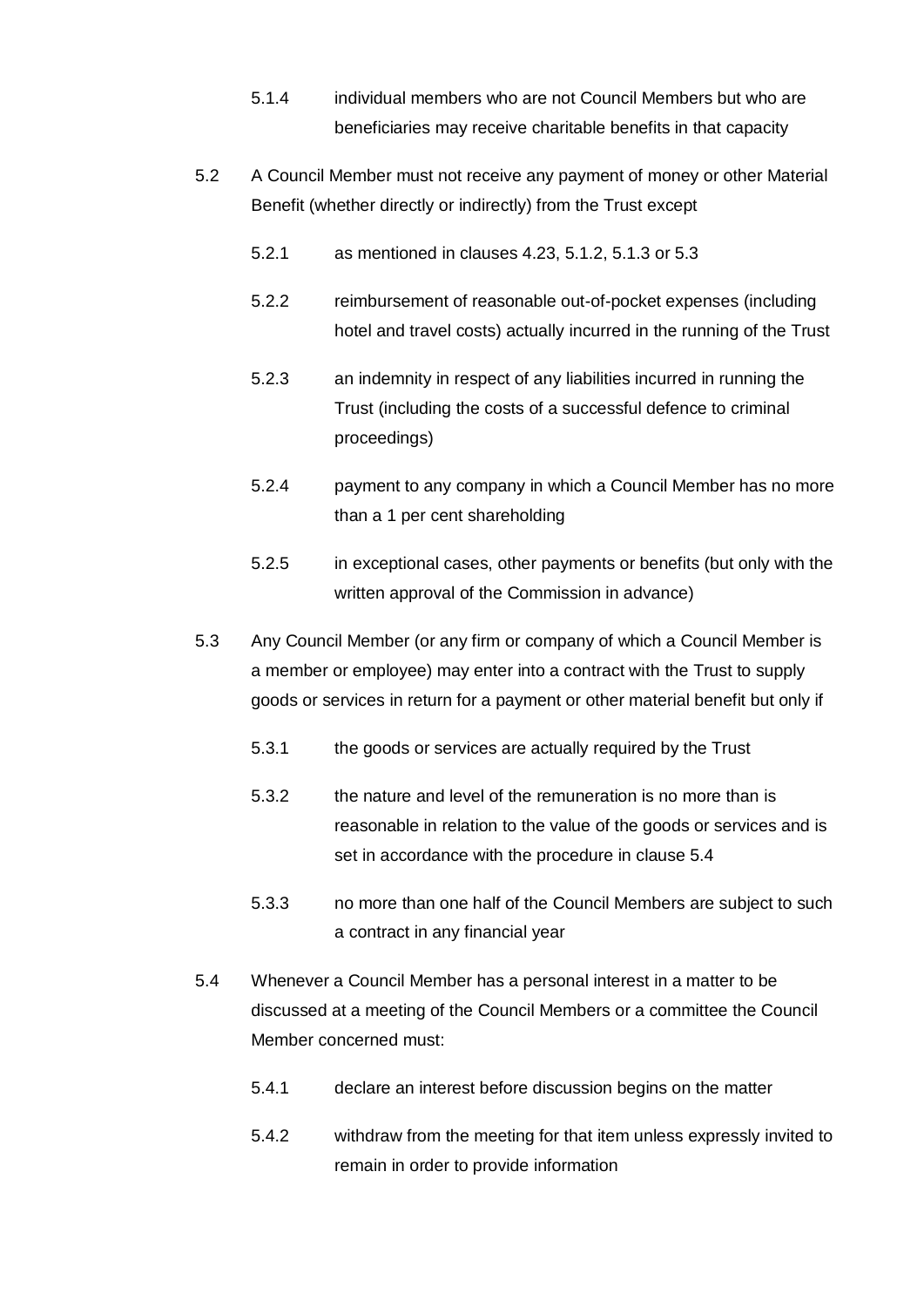- 5.4.3 not be counted in the quorum during that part of the meeting
- 5.4.4 withdraw during the vote and have no vote on the matter
- 5.5 This clause may not be amended without the prior written consent of the **Commission**

# 6. **Limited Liability**

The liability of the members is limited

# 7. **Guarantee**

Every member promises, if the Trust is dissolved while he, she or it remains a member or within 12 months afterwards, to pay up to £1 towards the costs of dissolution and the liabilities incurred by the Trust while the contributor was a member

# 8. **Dissolution**

- 8.1 If the Trust is dissolved the assets (if any) remaining after provision has been made for all its liabilities must be applied in one or more of the following ways:
	- 8.1.1 by transfer to one or more other bodies established for exclusively charitable purposes having objects within, the same as or similar to the Objects
	- 8.1.2 directly for the Objects or charitable purposes within or similar to the Objects
	- 8.1.3 in such other manner consistent with charitable status as the Commission approve in writing in advance
- 8.2 A final report and statement of account must be sent to the Commission

# 9. **Interpretation**

- 9.1 Words and expressions defined in the Articles have the same meanings in this Memorandum
- 9.2 References to an Act of Parliament are references to the Act as amended or re-enacted from time to time and to any subordinate legislation made under it